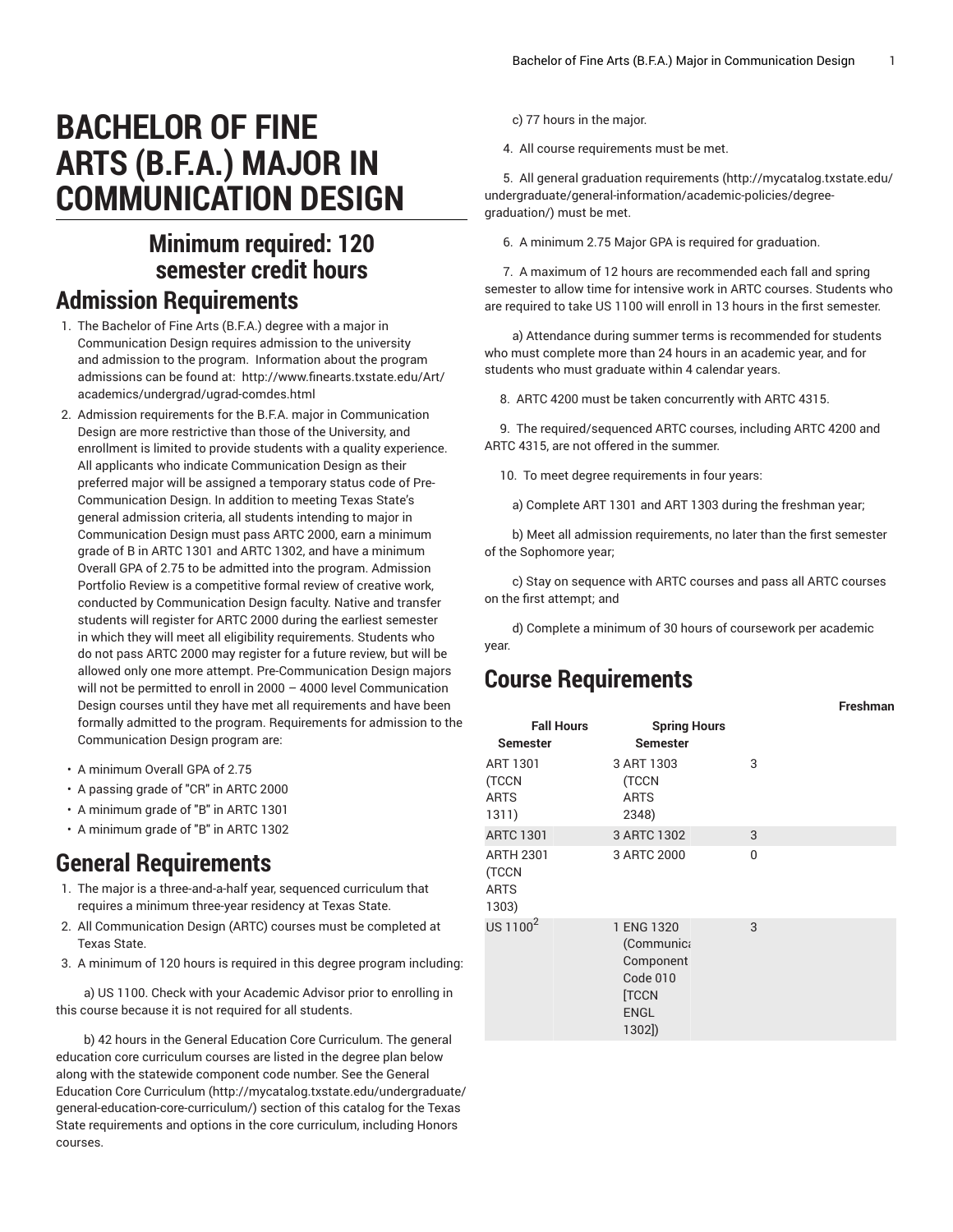| <b>ENG 1310</b>                     | 3 ARTH 2302                    | 3                                                                                      |              |                                      |                                                                                                                                                  | Senior                                                                                                                                           |  |
|-------------------------------------|--------------------------------|----------------------------------------------------------------------------------------|--------------|--------------------------------------|--------------------------------------------------------------------------------------------------------------------------------------------------|--------------------------------------------------------------------------------------------------------------------------------------------------|--|
| (Communication<br>Component         | (TCCN<br>ARTS                  |                                                                                        |              | <b>Fall Hours</b>                    | <b>Spring Hours</b>                                                                                                                              |                                                                                                                                                  |  |
| Code 010                            | 1304)                          |                                                                                        |              | <b>Semester</b><br>Advanced          | <b>Semester</b><br>6 ARTC 4200                                                                                                                   | 2                                                                                                                                                |  |
| [TCCN                               |                                |                                                                                        |              | <b>ARTC</b>                          |                                                                                                                                                  |                                                                                                                                                  |  |
| ENGL<br>1301]                       |                                |                                                                                        |              | <b>Electives</b>                     |                                                                                                                                                  |                                                                                                                                                  |  |
|                                     | 13                             | 12                                                                                     |              | Language,<br>Philosophy,             | 3 ARTC 4315                                                                                                                                      | 3                                                                                                                                                |  |
|                                     |                                |                                                                                        | Sophomore    | and Culture                          |                                                                                                                                                  |                                                                                                                                                  |  |
| <b>Fall Hours</b>                   | <b>Spring Hours</b>            | <b>Summer Hours</b>                                                                    |              | Component                            |                                                                                                                                                  |                                                                                                                                                  |  |
| <b>Semester</b><br><b>ARTC 2303</b> | <b>Semester</b><br>3 ARTC 3307 | 3 ART 2313,                                                                            | 3            | Code 040<br>POSI 2320                | 3 Advanced                                                                                                                                       | 3                                                                                                                                                |  |
|                                     |                                | DAN 2313,                                                                              |              | (Government/                         | <b>ARTC</b>                                                                                                                                      |                                                                                                                                                  |  |
|                                     |                                | MU 2313,                                                                               |              | Political                            | Elective                                                                                                                                         |                                                                                                                                                  |  |
|                                     |                                | or TH 2313<br>(Creative                                                                |              | Science<br>Component                 |                                                                                                                                                  |                                                                                                                                                  |  |
|                                     |                                | Arts                                                                                   |              | Code 070                             |                                                                                                                                                  |                                                                                                                                                  |  |
|                                     |                                | Component<br>Code 050                                                                  |              | [TCCN<br>GOVT                        |                                                                                                                                                  |                                                                                                                                                  |  |
|                                     |                                | [TCCN                                                                                  |              | 2305])                               |                                                                                                                                                  |                                                                                                                                                  |  |
|                                     |                                | <b>HUMA</b>                                                                            |              |                                      | <b>ENG</b>                                                                                                                                       | 3                                                                                                                                                |  |
| <b>ARTC 2304</b>                    | 3 ARTC 3320                    | $1315$ )<br>3 American                                                                 | 3            |                                      | Literature<br>(Component                                                                                                                         |                                                                                                                                                  |  |
|                                     |                                | <b>History</b>                                                                         |              |                                      | Area                                                                                                                                             |                                                                                                                                                  |  |
|                                     |                                | Component                                                                              |              |                                      | Option                                                                                                                                           |                                                                                                                                                  |  |
| <b>Mathematics</b>                  | 3 3D Studio                    | Code 060<br>3 2D Studio                                                                | 3            |                                      | Code<br>090/094)                                                                                                                                 |                                                                                                                                                  |  |
| Component                           | Art                            | Art                                                                                    |              |                                      | [TCCN                                                                                                                                            |                                                                                                                                                  |  |
| Code 020                            |                                |                                                                                        |              |                                      | <b>ENGL 2322,</b><br>2323, 2332,                                                                                                                 |                                                                                                                                                  |  |
| 2D Studio<br>Art                    | 3 American<br>History          | 3 Component<br>Area                                                                    | 3            |                                      | 2333, 2327                                                                                                                                       |                                                                                                                                                  |  |
|                                     | Component                      | Option                                                                                 |              |                                      | or 2328]                                                                                                                                         |                                                                                                                                                  |  |
|                                     | Code 060                       | Code 090                                                                               |              |                                      | 12                                                                                                                                               | 11                                                                                                                                               |  |
|                                     | 12                             | 12                                                                                     | 12<br>Junior | <b>Total Hours: 120</b>              |                                                                                                                                                  |                                                                                                                                                  |  |
| <b>Fall Hours</b>                   | <b>Spring Hours</b>            | <b>Summer Hours</b>                                                                    |              | $\mathbf{1}$                         |                                                                                                                                                  |                                                                                                                                                  |  |
| <b>Semester</b>                     | <b>Semester</b>                |                                                                                        |              |                                      |                                                                                                                                                  | ARTC 4200 is a 2-hour course. Speak with your Academic Advisor prior<br>to junior year if you will need to take more than 11 hours of coursework |  |
| <b>ARTC 3301</b>                    | 3 ARTC 3304                    | 3 Advanced                                                                             | 3            | during the final semester.           |                                                                                                                                                  |                                                                                                                                                  |  |
|                                     |                                | ARTC<br>Elective                                                                       |              | $\overline{\mathbf{2}}$              |                                                                                                                                                  |                                                                                                                                                  |  |
| <b>ARTC 3303</b>                    | 3 ARTC 4308                    | To complete the minimum 120 hours required for this degree program,<br>3<br>3 Advanced |              |                                      |                                                                                                                                                  |                                                                                                                                                  |  |
|                                     |                                | <b>ART</b>                                                                             |              |                                      | students who are not required to take US 1100 and who do not have<br>credit for open elective hours, will need to make up that 1 hour of credit. |                                                                                                                                                  |  |
| <b>ARTH 3316</b>                    | 3 2D Studio                    | Elective<br>3 Social and                                                               | 3            |                                      |                                                                                                                                                  | Only students who are in a PACE Cohort are required to take US 1100.                                                                             |  |
|                                     | Art                            | Behavioral                                                                             |              | <b>Course Options</b>                |                                                                                                                                                  |                                                                                                                                                  |  |
|                                     |                                | <b>Sciences</b>                                                                        |              | Code                                 | <b>Title</b>                                                                                                                                     | <b>Hours</b>                                                                                                                                     |  |
|                                     |                                | Component<br>Code 080                                                                  |              |                                      | Choose 3 courses in 2D Studio Art from the following:                                                                                            |                                                                                                                                                  |  |
| Life and                            | 3 Life and                     | 3 POSI 2310                                                                            | 3            | <b>ARTS 1303</b>                     | <b>Photography Foundations I</b>                                                                                                                 |                                                                                                                                                  |  |
| Physical<br>Sciences                | Physical<br><b>Sciences</b>    | (Governmen<br>Political                                                                |              | <b>ARTS 2301</b>                     |                                                                                                                                                  | Expanded Media I (Will be used to meet one course<br>requirement, as either a 2D Studio Art course or a                                          |  |
| Component                           | Component                      | Science                                                                                |              |                                      |                                                                                                                                                  | 3D Studio Art course. It will not count in more than                                                                                             |  |
| Code 030                            | Code 030                       | Component                                                                              |              |                                      | one area.)                                                                                                                                       |                                                                                                                                                  |  |
|                                     |                                | Code 070<br>[TCCN                                                                      |              | <b>ARTS 2351</b>                     | Painting I                                                                                                                                       |                                                                                                                                                  |  |
|                                     |                                | <b>GOVT</b>                                                                            |              | <b>ARTS 2371</b><br><b>ARTS 2391</b> | Introduction to Printmaking: Screen and Relief<br>Watercolor I                                                                                   |                                                                                                                                                  |  |
|                                     |                                | 2306])                                                                                 |              | <b>ARTS 3372</b>                     | Introduction to Printmaking: Intaglio and                                                                                                        |                                                                                                                                                  |  |
|                                     | 12                             | 12                                                                                     | 12           |                                      | Lithography                                                                                                                                      |                                                                                                                                                  |  |

Lithography